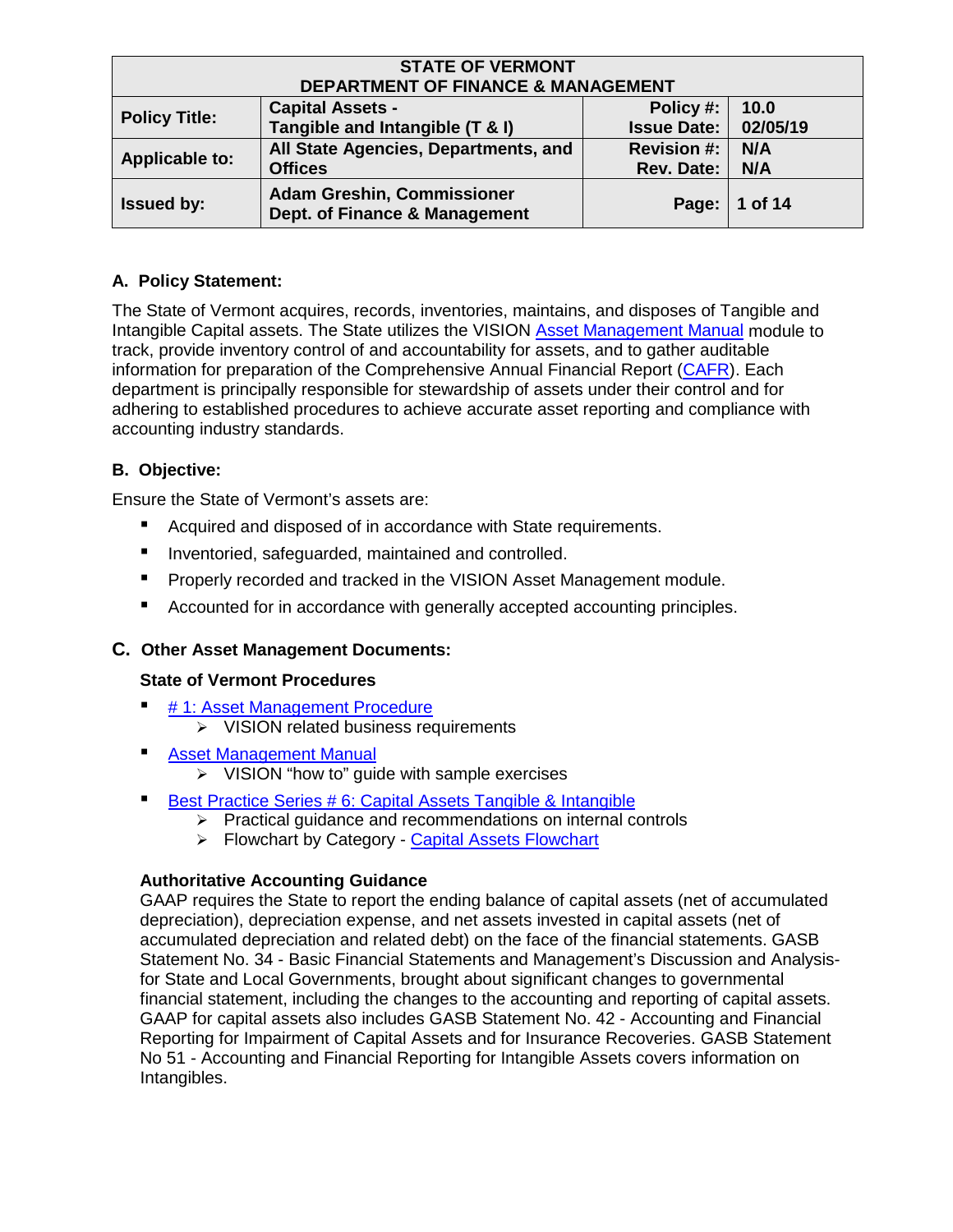| <b>STATE OF VERMONT</b><br><b>DEPARTMENT OF FINANCE &amp; MANAGEMENT</b>                                                                  |                                                                    |                                         |            |  |
|-------------------------------------------------------------------------------------------------------------------------------------------|--------------------------------------------------------------------|-----------------------------------------|------------|--|
| <b>Capital Assets -</b><br>10.0<br>Policy #:<br><b>Policy Title:</b><br>Tangible and Intangible (T & I)<br>02/05/19<br><b>Issue Date:</b> |                                                                    |                                         |            |  |
| <b>Applicable to:</b>                                                                                                                     | All State Agencies, Departments, and<br><b>Offices</b>             | <b>Revision #:</b><br><b>Rev. Date:</b> | N/A<br>N/A |  |
| <b>Issued by:</b>                                                                                                                         | <b>Adam Greshin, Commissioner</b><br>Dept. of Finance & Management | Page:                                   | 2 of 14    |  |

- [GASB Statement 34:](https://www.gasb.org/st/summary/gstsm34.html) Basic Financial Statements and Management's Discussion and Analysis for State and Local Governments.
- [GASB Statement 42:](https://www.gasb.org/jsp/GASB/Document_C/DocumentPage?cid=1176160028905&acceptedDisclaimer=true) Accounting and Financial Reporting for Impairment of Capital Assets and for Insurance Recoveries.
- [GASB Statement 51:](https://www.gasb.org/st/summary/gstsm51.html) Accounting and Financial Reporting for Intangible Assets.

An intangible asset is considered identifiable when either of the following conditions are met:

- the asset is separable, that is, the asset is capable of being separated or divided from the State and sold, transferred, licensed, rented, or exchanged, either individually or together with a related contract, asset, or liability; or
- the asset arises from contractual or other legal rights, regardless of whether those rights are transferable or separate from the entity or from other rights and obligations.

It's not an intangible asset if any of the following occur:

- if the assets are acquired or created primarily for the purpose of directly obtaining income of profit, or
- assets resulting from capital lease transactions reported by the lessees, or
- goodwill created through the combination of the State and another entity.

GASB No. 51 requires that all intangible assets acquired in fiscal years ending after June 30, 1980 (and still in use), to be classified as capital assets and reported at historical cost in the State's financial statements. As stated in GASB No. 51, intangible assets with indefinite useful lives and internally generated intangible asset (IGIA) will not be required, but are permitted, to be retroactively reported (put into service between June 30, 1980 and June 30, 2009). Finance and Management has opted to NOT report these assets.

## **D. Definitions (Tangible & Intangible):**

**Accumulated Depreciation:** Total reduction in value over time of a capital asset since the asset was acquired and made available for use.

**Acquisition Cost:** Costs incurred to purchase, construct, or develop a capital asset, plus any ancillary costs necessary to place the asset into its intended location and condition for use.

The acquisition cost of an asset is based on the actual cost and is the capitalized amount recorded in the VISION Asset Management module (AM). Following are general guidelines for determining the acquisition cost for the most common acquisition methods: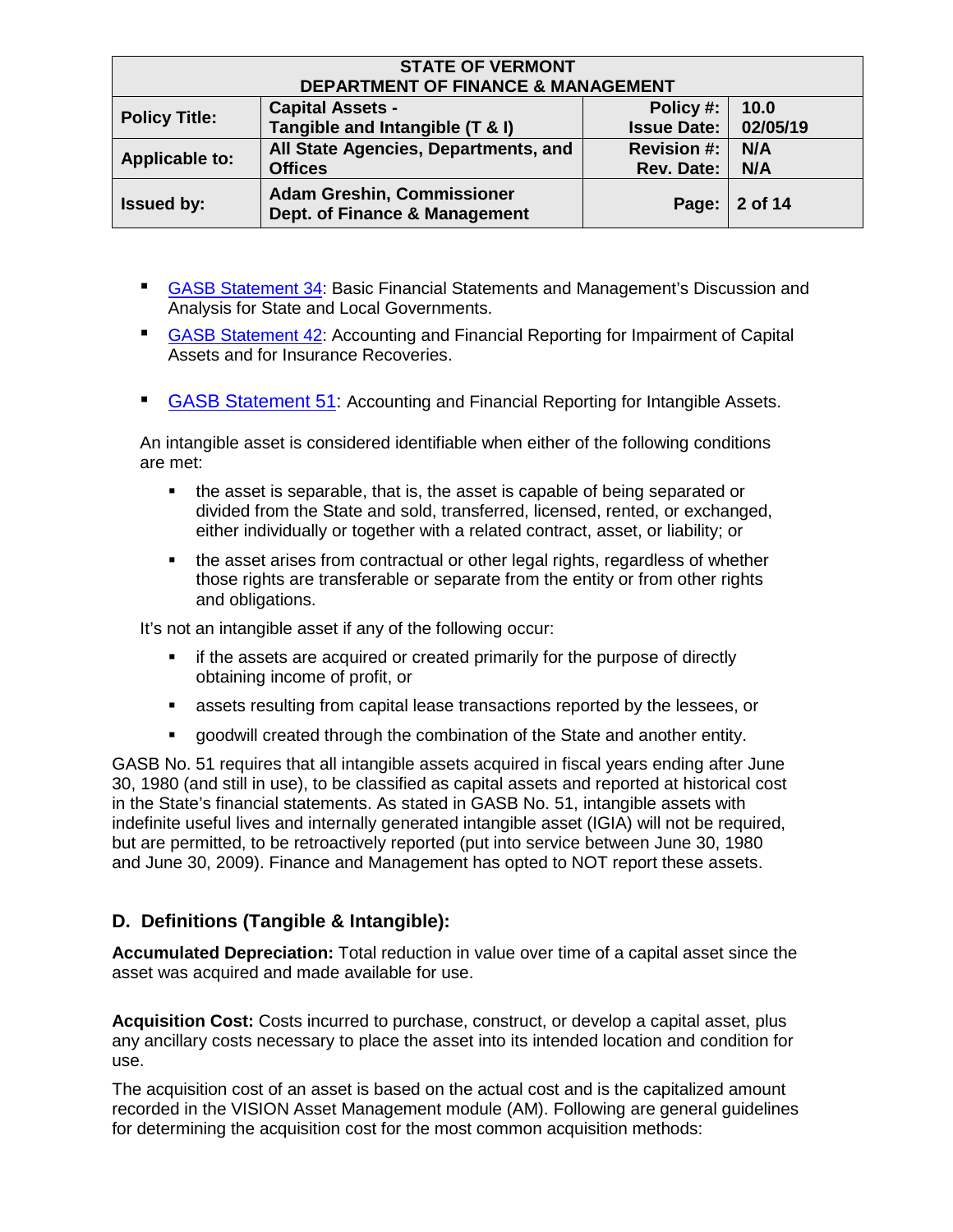| <b>STATE OF VERMONT</b><br><b>DEPARTMENT OF FINANCE &amp; MANAGEMENT</b>                                                                  |                                                        |                                         |            |  |
|-------------------------------------------------------------------------------------------------------------------------------------------|--------------------------------------------------------|-----------------------------------------|------------|--|
| <b>Capital Assets -</b><br>Policy #:<br>10.0<br><b>Policy Title:</b><br>Tangible and Intangible (T & I)<br>02/05/19<br><b>Issue Date:</b> |                                                        |                                         |            |  |
| <b>Applicable to:</b>                                                                                                                     | All State Agencies, Departments, and<br><b>Offices</b> | <b>Revision #:</b><br><b>Rev. Date:</b> | N/A<br>N/A |  |
| <b>Adam Greshin, Commissioner</b><br><b>Issued by:</b><br>3 of 14<br>Page:<br>Dept. of Finance & Management                               |                                                        |                                         |            |  |

- **Purchase: Invoice price plus necessary ancillary costs to place the asset into its** intended location.
- **Donated or Gifted: The price that would be paid to acquire an asset with equivalent** service potential in an orderly market transaction at the acquisition date, or the amount at which a liability could be liquidated with the counterparty at the acquisition date is referred to as acquisition value.
- Constructed or Internally Generated: Direct cost of materials, components, contracted services, professional fees & services, in-house employee payroll and fringe benefit costs directly allocable to the project.

It should be noted that Annual Support and Maintenance agreements (e.g. software) paid during development of software or at the time of purchase are to be included as part of the asset's acquisition cost and capitalized. Subsequent to go-live, Annual Support and Maintenance fees should be expensed as incurred.

If acquisition costs are not readily available, historical cost estimation methods can be used. For example, costing methods can use the standard costing which involves using historical sources, such as sales catalogs or advertisements, to establish the average cost of obtaining the same or similar assets. Further, a quote from a manufacturer as to the cost at the time of purchase may be used as well. The price level index method can be used which deflates the current costs of the same or similar asset using an appropriate price index. Annual price levels are measured in terms of the Gross National Product Implicit Price Deflators (GNP Deflators) for government purchases of goods/services. GNP Deflators can be found at the following website. [BEA National Economic](http://www.bea.gov/national/index.htm) [Accounts.](http://www.bea.gov/national/index.htm)

**Amortization:** The systematic allocation of the cost of intangible assets over its estimated useful life, comparable to Depreciation in capitalized assets. Amortization is computed using the straight-line method. When applicable, AM will calculate prior period amortization for all periods (months) prior to the current period, when the transaction date is changed to reflect an inservice date in an earlier period. The prior period amortization will be reflected on the PDP journals.

**Ancillary Costs:** Ancillary charges include items such freight & transportation, in-transit insurance, duty, site preparation, assembly, and installation costs that are necessary to place the asset into its intended location and condition for use.

**Application Development Stage**: The stage of software development that involves the design of the chosen path (including software configuration and software interfaces), coding, installation to hardware, and testing (including parallel processing phase).

**Building:** A building is a structure that is permanently attached to the land, has a roof, is partially or completely enclosed by walls, and is not intended to be transportable or moveable.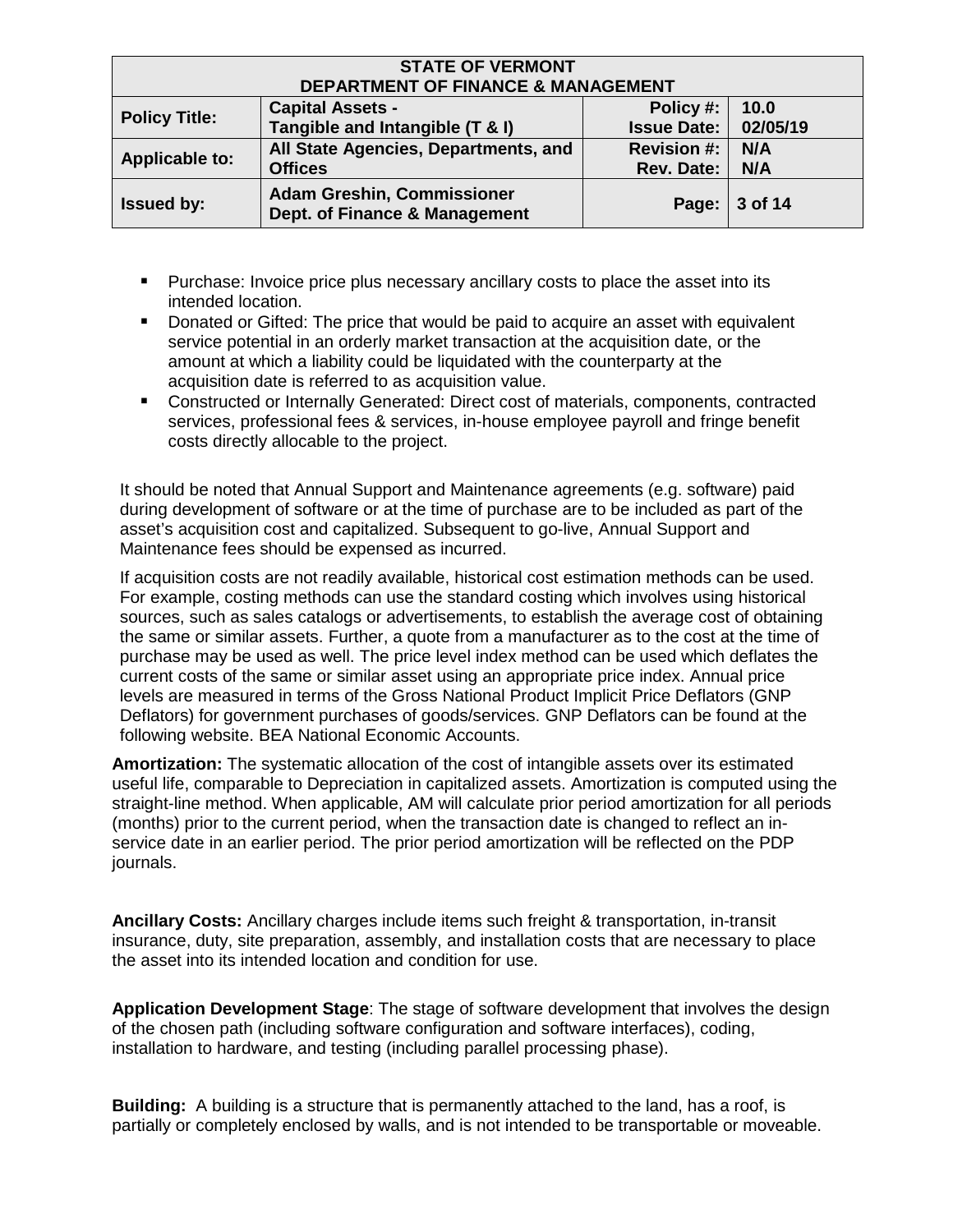| <b>STATE OF VERMONT</b><br><b>DEPARTMENT OF FINANCE &amp; MANAGEMENT</b>                                                                  |                                                        |                                         |            |  |
|-------------------------------------------------------------------------------------------------------------------------------------------|--------------------------------------------------------|-----------------------------------------|------------|--|
| <b>Capital Assets -</b><br>10.0<br>Policy #:<br><b>Policy Title:</b><br>Tangible and Intangible (T & I)<br>02/05/19<br><b>Issue Date:</b> |                                                        |                                         |            |  |
| <b>Applicable to:</b>                                                                                                                     | All State Agencies, Departments, and<br><b>Offices</b> | <b>Revision #:</b><br><b>Rev. Date:</b> | N/A<br>N/A |  |
| <b>Adam Greshin, Commissioner</b><br><b>Issued by:</b><br>4 of 14<br>Page:<br>Dept. of Finance & Management                               |                                                        |                                         |            |  |

**Building Improvements:** are capital events that materially extend the useful life of a building or increase the value of a building by increasing the capital asset ability to provide service, or both. A building improvement should be capitalized as a betterment and recorded as an addition of value to the existing building if the expenditure for the improvement is at the capitalization threshold and the expenditure increases the useful life or increases the asset ability to provide service, increases effectiveness, or efficiency.

**Book Value (Carrying Value):** The acquisition cost of a capital asset less its related accumulated depreciation.

**Capital Asset (Tangible & Intangible):** Tangible or intangible assets that are used in operations and meet the capitalization threshold for that particular asset classification. Examples of tangible capital assets include land, buildings, equipment, machinery, vehicles, etc. Examples of Intangible capital assets includes patents, copyrights, internal generated software, websites, etc.

**Capital Lease:** A lease of equipment or property for a period of time exceeding 12 months which meets at least one of the following criteria:

- It passes title to the lessee at the conclusion of the lease term.
- **If contains a bargain purchase option.**
- The lease term is at least 75% of the assets estimated economic life.
- The present value of the minimum lease payments (discounted at the lower of the implicit interest rate or the incremental borrowing rate) equals or exceeds 90% of the asset's fair value at acquisition.

**Capitalize:** To record the cost as an asset that is subject to depreciation (for depreciable assets) over its estimated useful life, rather than as an expense for one accounting period.

**Capitalization Threshold:** The dollar amount below which items are not capitalized because the benefits of capitalization would not exceed the costs.

**Commercial Off-The-Shelf (Purchased) Software (COTS**)**:** COTS products are designed to be easily installed and to interoperate with existing system components. Almost all software bought by the average computer user fits into the COTS category: operating systems, office product suites, word processing, and e-mail programs are some examples.

**Child Asset:** A discreet element of a larger capital asset with a significantly shorter estimated useful life than the larger asset (a roof could be a component unit of a building).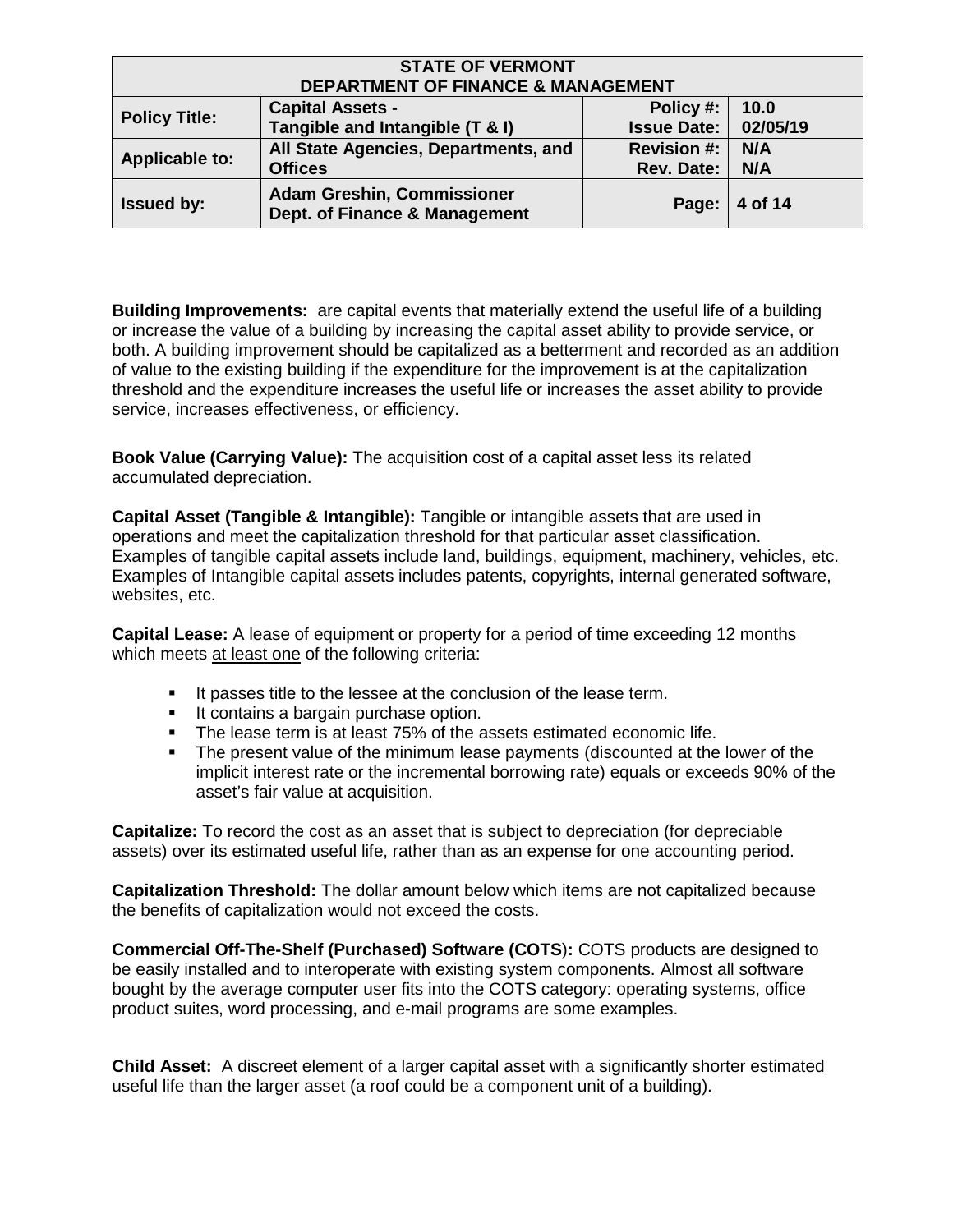| <b>STATE OF VERMONT</b><br><b>DEPARTMENT OF FINANCE &amp; MANAGEMENT</b>                                                                  |                                                        |                                         |            |  |
|-------------------------------------------------------------------------------------------------------------------------------------------|--------------------------------------------------------|-----------------------------------------|------------|--|
| 10.0<br><b>Capital Assets -</b><br>Policy #:<br><b>Policy Title:</b><br>Tangible and Intangible (T & I)<br>02/05/19<br><b>Issue Date:</b> |                                                        |                                         |            |  |
| <b>Applicable to:</b>                                                                                                                     | All State Agencies, Departments, and<br><b>Offices</b> | <b>Revision #:</b><br><b>Rev. Date:</b> | N/A<br>N/A |  |
| <b>Adam Greshin, Commissioner</b><br><b>Issued by:</b><br>5 of 14<br>Page:<br>Dept. of Finance & Management                               |                                                        |                                         |            |  |

**Parent Asset:** The treatment of a component of a larger capital asset as a separate capital asset in its own right.

**Construction in Process (CIP):** The cost of construction or development work undertaken, but not yet completed that will result in a capitalized asset; sometimes referred to as Work-in-Process (WIP).

**Copyright:** An intellectual property that is a right as a legal device that provides the owner the right to control how a creative work is used. A copyright is comprised of a number of exclusive rights, including the right to make copies, authorize others to make copies, make derivative works, sell and market the work, and perform the work.

**Depreciable Capitalized Asset:** Capitalized asset that is gradually used up and loses function over time due to normal and ordinary wear and tear, obsolescence, and other factors. Most capital assets are depreciable. Depreciation is computed using the straight-line method. When applicable, AM will calculate prior period depreciation for all periods (months) prior to the current period, when the transaction date is changed to reflect an in-service date in an earlier period. The prior period depreciation will be reflected on the PDP journals.

**Depreciation:** Systematic allocation of the cost of a depreciable capitalized asset over time. Generally accepted accounting principles and federal regulations dictate that the value of capital assets must be written off as an expense over the estimated useful life of the asset. The State of Vermont uses a straight-line depreciation with a mid-month convention.

**Donated Asset:** An asset received as a gift from an individual or non-State entity; donated assets are valued at acquisition value. The price that would be paid to acquire an asset with equivalent service potential in an orderly market transaction at the acquisition date, or the amount at which a liability could be liquidated with the counterparty at the acquisition date is referred to as acquisition value.

**Easements:** An easement is a right to use or an interest in land that is owned by another entity or individual. Examples of easements include conservation easements, which prohibit certain types of development, and right of way easements, which allow for the use of land in some manner. Easements are typically inexhaustible in nature and therefore would not be amortized.

**Fair Market Value:** Cost to acquire an item in its current condition through an "arm's-length" transaction; cost may be determined based on an appraisal price or the selling price of an equivalent item on the open market.

**Historical Cost:** The cost actually incurred to acquire a capital asset. Capital assets should be reported at historical cost.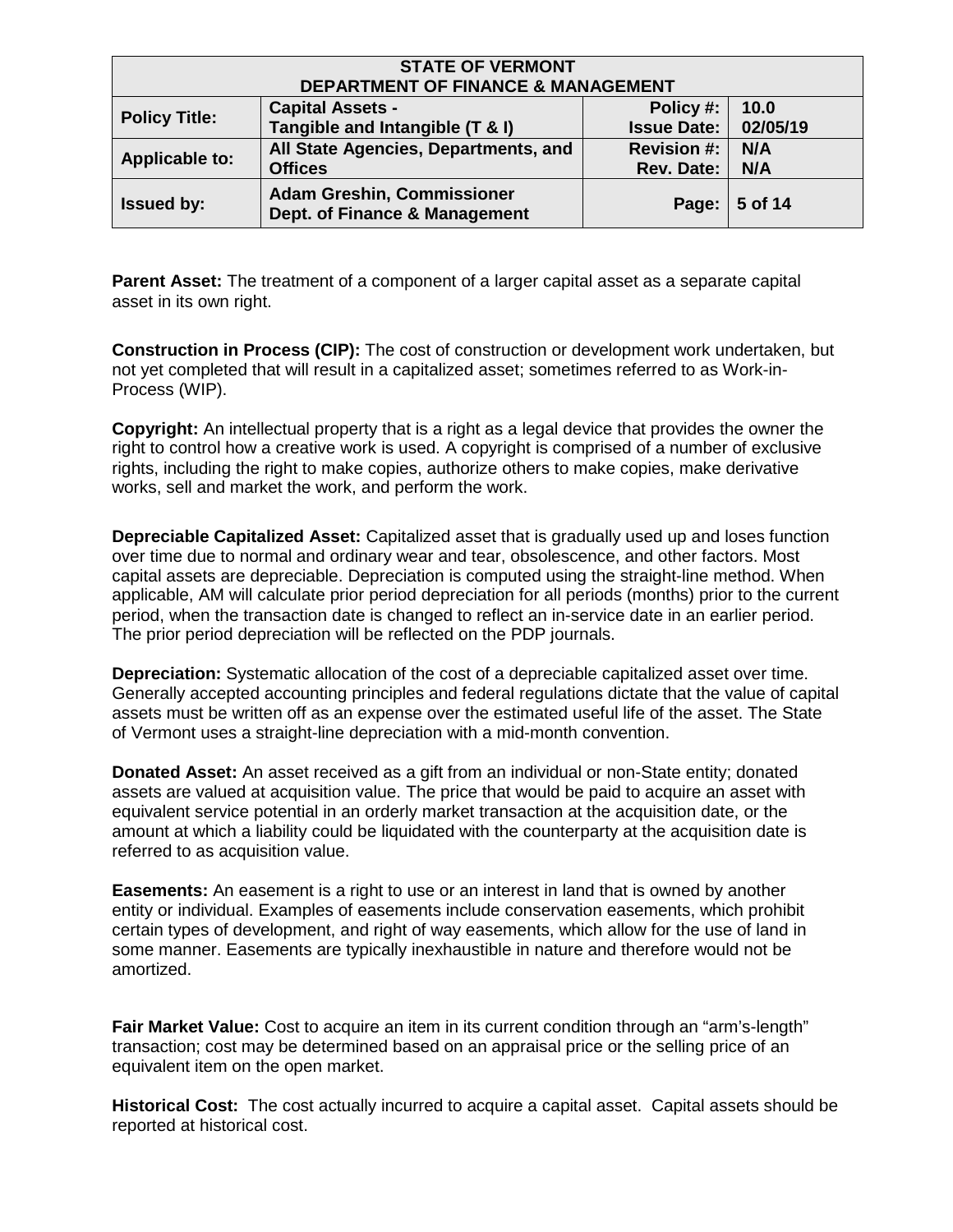| <b>STATE OF VERMONT</b><br><b>DEPARTMENT OF FINANCE &amp; MANAGEMENT</b>                                                                  |                                                        |                                         |            |  |
|-------------------------------------------------------------------------------------------------------------------------------------------|--------------------------------------------------------|-----------------------------------------|------------|--|
| <b>Capital Assets -</b><br>Policy #:<br>10.0<br><b>Policy Title:</b><br>Tangible and Intangible (T & I)<br>02/05/19<br><b>Issue Date:</b> |                                                        |                                         |            |  |
| <b>Applicable to:</b>                                                                                                                     | All State Agencies, Departments, and<br><b>Offices</b> | <b>Revision #:</b><br><b>Rev. Date:</b> | N/A<br>N/A |  |
| <b>Adam Greshin, Commissioner</b><br><b>Issued by:</b><br>6 of 14<br>Page:<br>Dept. of Finance & Management                               |                                                        |                                         |            |  |

**Idle Capital Assets:** Capital assets that have been temporarily been removed from service.

**Impairment:** A significant, unexpected decline in the service utility of a capital asset.

**Inexhaustible (Indefinite) Useful Life:** A situation in which there is no foreseeable limit to the period of time over which a capital asset is expected to provide service.

**Infrastructure:** Infrastructure assets are those assets typically long-lived stationary in nature and be preserved for a significantly greater number of years than most capital assets. Examples include Roads, bridges, dams, drainage systems, weigh stations, rest areas, water and sewage systems, parking lots, lighting systems and highway ramps.

**Infrastructure Systems:** Infrastructure systems are infrastructure assets that are stationary in nature and involve several components of assets that work together for a singular purpose. Examples include railroad stations and railroad lines, airport buildings and runways and water canals, locks and ports.

**Internally Generated Intangible Asset (IGIA):** Capital assets that are either 1) internally generated or produced by the State or with an entity contracted by the State, or 2) if they are acquired from a third party by requiring more than "minimal incremental effort" on the part of the State to begin to achieve their expected level of service capacity. Generally, IGIA is customarily software, however, websites, intellectual properties, such as copyrights, trademarks and patents can be intangible assets that were developed in-house as well.

Capitalization of any development costs cannot take place until ALL of the following three criteria have been met:

- **The specific objective and the nature of the service capacity expected from the** asset upon completion of the project can be determined. In other words, if you can document what the intended purpose is or end result of the project then you have satisfied this first criterion.
- The technical or technological feasibility for completing the project in order to provide its expected service capacity can be demonstrated. If your department can show that contracted consultants or in-house employees have the skills, competence, and knowledge to complete the project, then this second criteria will have been met.
- The current intention, presence of effort, and ability to complete the project, or, in the case of a multiyear project, continue development of the intangible asset can be demonstrated. For example, has management approved the project, or in the case of a multiyear project, has funding been committed to the project?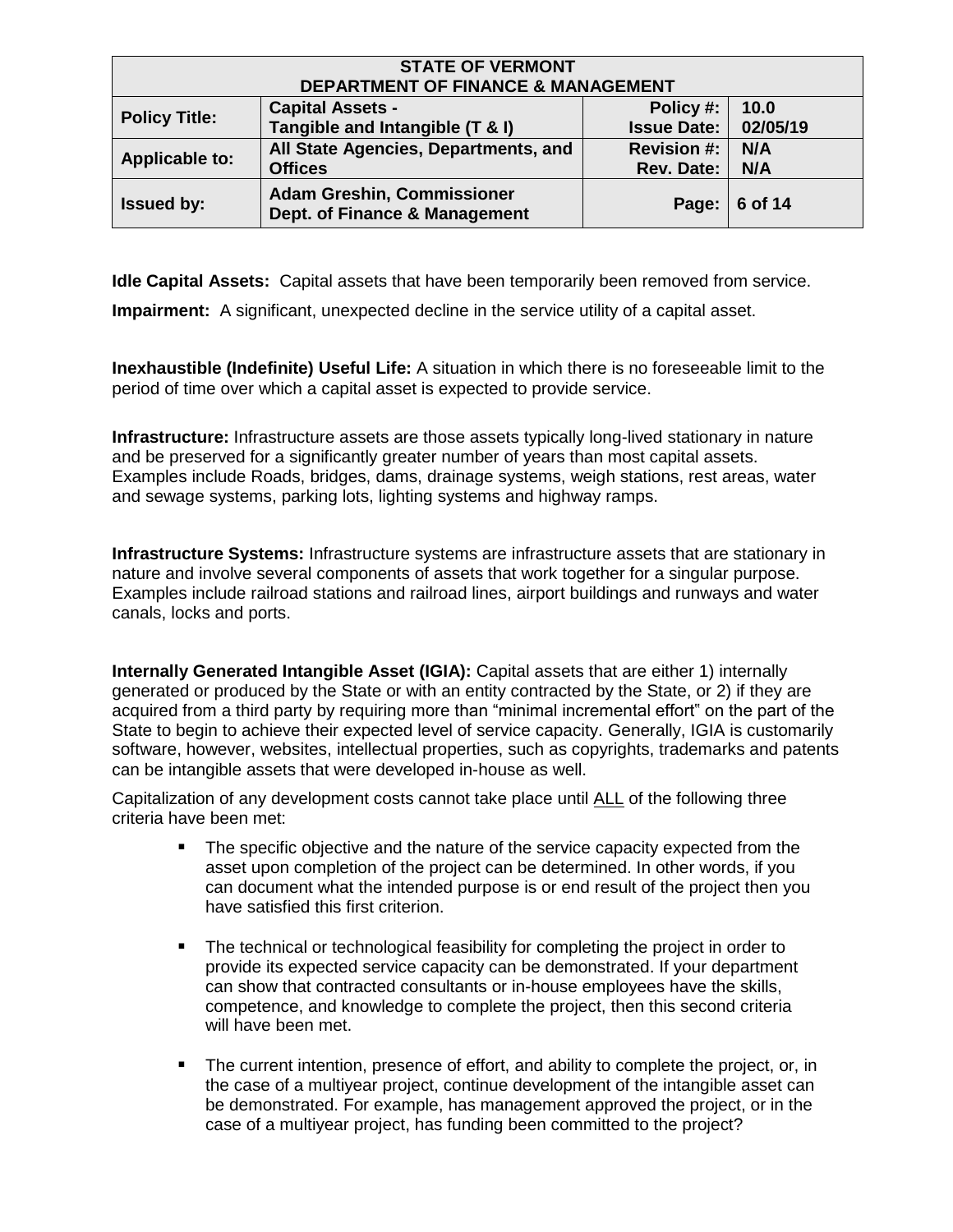| <b>STATE OF VERMONT</b><br><b>DEPARTMENT OF FINANCE &amp; MANAGEMENT</b>                                                                  |                                                        |                                         |            |  |
|-------------------------------------------------------------------------------------------------------------------------------------------|--------------------------------------------------------|-----------------------------------------|------------|--|
| <b>Capital Assets -</b><br>10.0<br>Policy #:<br><b>Policy Title:</b><br>Tangible and Intangible (T & I)<br>02/05/19<br><b>Issue Date:</b> |                                                        |                                         |            |  |
| <b>Applicable to:</b>                                                                                                                     | All State Agencies, Departments, and<br><b>Offices</b> | <b>Revision #:</b><br><b>Rev. Date:</b> | N/A<br>N/A |  |
| <b>Adam Greshin, Commissioner</b><br><b>Issued by:</b><br>7 of 14<br>Page:<br>Dept. of Finance & Management                               |                                                        |                                         |            |  |

**Intangible Asset (Intellectual Property):** Intangible assets and Intellectual Property are defined as assets that have no physical characteristics but are of value because of the advantages or exclusive privileges and rights they provide to the State. Intangible assets can be purchased, licensed, acquired through nonexchange transactions, or internally generated. Examples include patents, copyrights, trademarks, easements, licenses, rights to natural resources (water, timber, and mineral rights).

**Internally Generated Computer Software & Websites:** Computer software is a common type of intangible asset that is often internally generated. Computer software should be considered internally generated if it is developed in-house by the State's personnel or by a third-party contractor on behalf of the State. Commercially available software that is purchased or licensed by the State and modified using more than minimal incremental effort before being put into operation also should be considered internally generated. For example, licensed financial accounting software that the State modifies to add special reporting capabilities would be considered internally generated Computer Software.

The activities involved in developing and installing internally generated computer software can be grouped into the following three stages:

| Project<br><b>Stage</b>                      | Associated<br><b>Activities</b>                                                               | Accounting<br><b>Treatment</b> |
|----------------------------------------------|-----------------------------------------------------------------------------------------------|--------------------------------|
| PRELIMINARY                                  | Concept formulation; evaluation of alternatives;<br>feasibility                               | <b>EXPENSE</b>                 |
| <b>APPLICATION</b><br><b>DEVELOPMENT</b>     | Application design; configuration of interfaces; coding;<br>installation to hardware; testing | <b>CAPITALIZE</b>              |
| <b>POST-IMPLEMENTATION</b><br>AND OPERATIONS | Application training; software maintenance                                                    | <b>EXPENSE</b>                 |

Data conversion should be considered an activity of the Post-Implementation / Operation Stage unless it is necessary to make the computer software operational, in which case, data conversion should be considered part of the Application Development Stage.

Modifications of computer software already in operation should be capitalized if the project cost meets the \$500,000 threshold and any of the following criteria:

- There is an increase in functionality (able to perform tasks it was previously incapable of performing),
- There is an increase in efficiency (level of service has increased without the ability to perform additional tasks),
- Or the useful life has been extended.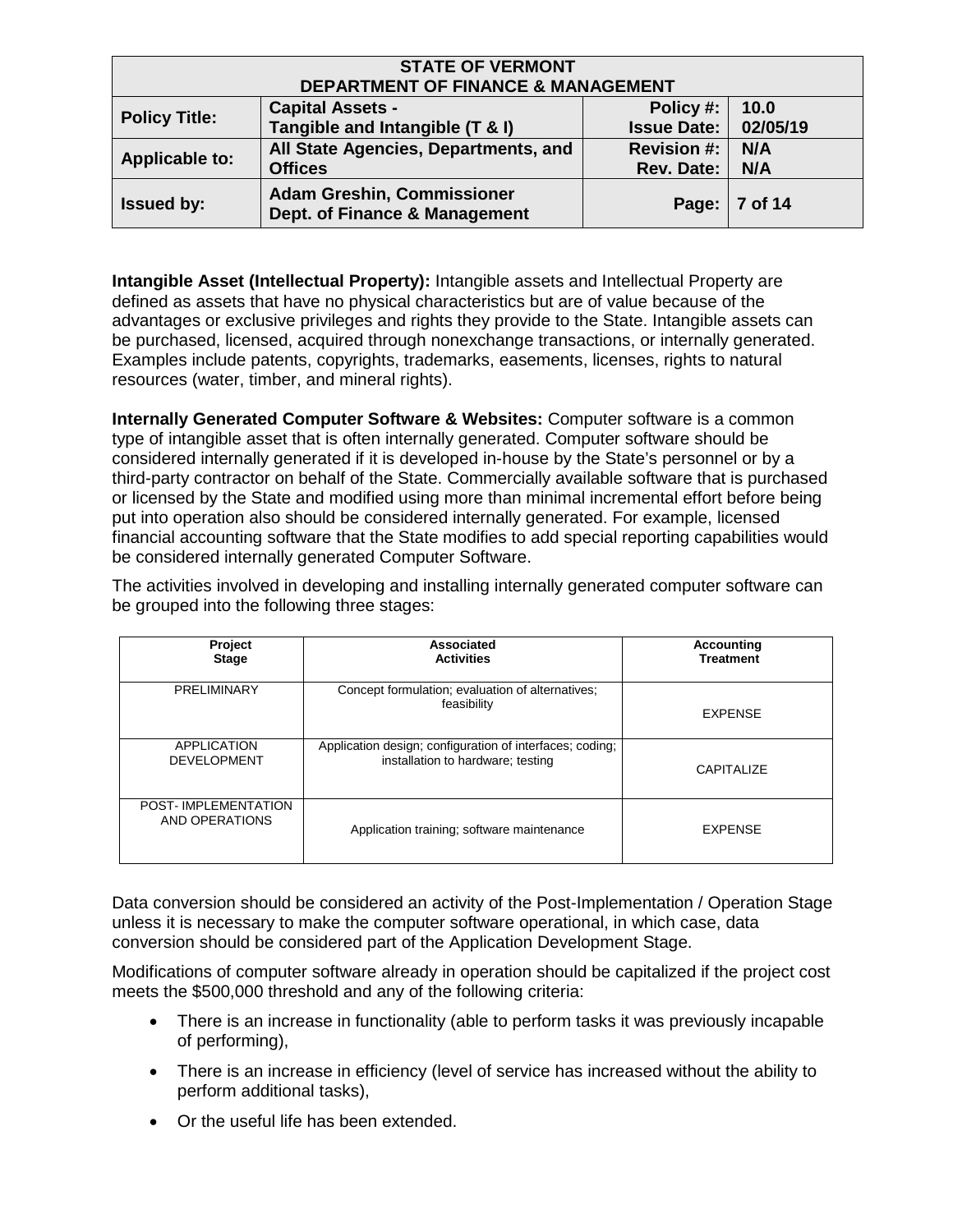| <b>STATE OF VERMONT</b><br><b>DEPARTMENT OF FINANCE &amp; MANAGEMENT</b>                                                                  |                                                        |                                         |            |  |
|-------------------------------------------------------------------------------------------------------------------------------------------|--------------------------------------------------------|-----------------------------------------|------------|--|
| 10.0<br><b>Capital Assets -</b><br>Policy #:<br><b>Policy Title:</b><br>Tangible and Intangible (T & I)<br><b>Issue Date:</b><br>02/05/19 |                                                        |                                         |            |  |
| <b>Applicable to:</b>                                                                                                                     | All State Agencies, Departments, and<br><b>Offices</b> | <b>Revision #:</b><br><b>Rev. Date:</b> | N/A<br>N/A |  |
| <b>Adam Greshin, Commissioner</b><br><b>Issued by:</b><br>8 of 14<br>Page:<br>Dept. of Finance & Management                               |                                                        |                                         |            |  |

If none of these conditions apply, then the modification costs in question should be expensed as maintenance.

In calculating the total costs of an IGIA, in-house payroll will be required to be tracked in some manner. Finance & Management recommends that departments use a VISION Project ID on all expenditure transactions to allow easy summarization of the costs for IGIA, including positive reporting using the project ID on payroll time allocated to the IGIA project.

**Land:** Land is the surface or crust of the earth, which can be used to support structures, and may be used to grow crops, grass, shrubs and trees. Land is characterized as having an unlimited life (indefinite). Land is an inexhaustible asset and, therefore, is not depreciated.

**Land Improvements:** Land improvements consist of betterments, site preparation and site improvements (other than buildings) that ready land for its intended use. Land improvements include such items as excavation, non-infrastructure utility installation, driveways, sidewalks, parking lots, flagpoles, retaining walls, fences, and outdoor lighting. They can be exhaustible or inexhaustible.

**Land Use Rights:** Right to use water source or to remove timber, minerals or other resources from land that is not owned by the State. Land use rights associated with property owned by the State should not be separately recorded as intangible assets.

**Leasehold Improvements:** Leasehold improvements are similar to building improvements, with the main differences being the improvements are made to existing structures that are leased by the State, and the lessee has the right to use these leasehold improvements over the term of the lease.

**Machinery and Equipment:** Machinery and equipment are fixed or movable tangible assets to be used for operations, the benefits of which extend two or more years from the date acquired and rendered into service. Improvements or additions to existing personal property that constitute a capital outlay or increase the value or life of the asset should be capitalized as a betterment and recorded as an addition of value to the existing asset. Note: Costs of extended warranties and/or maintenance agreements, which can be separately identified from the cost of the equipment, should not be capitalized.

**Minimal Incremental Effort:** It's a term used to identify whether software is determined to be an intangible asset. When commercially available software is purchased or licensed by an entity and modified using more than "minimal incremental effort" before being put into operation, the software should be considered internally generated. Professional judgment must be used to determine what is considered "minimal incremental effort". As a general rule, if you have to change coding of commercial off-the-shelf software (COTS), then you have satisfied the requirement of applying more than a "minimal incremental effort". However, customizing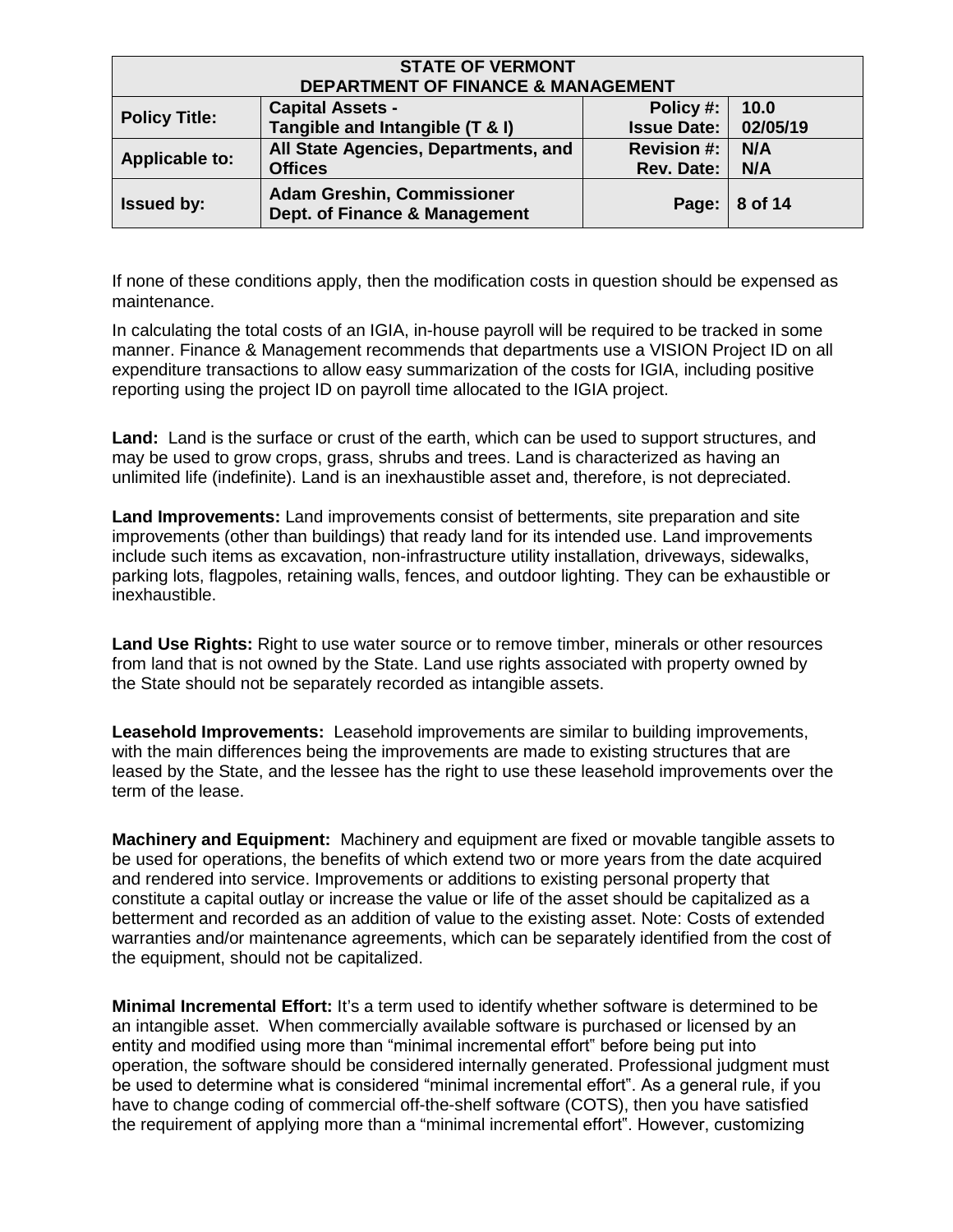| <b>STATE OF VERMONT</b><br><b>DEPARTMENT OF FINANCE &amp; MANAGEMENT</b>                                                                  |                                                        |                                         |            |  |
|-------------------------------------------------------------------------------------------------------------------------------------------|--------------------------------------------------------|-----------------------------------------|------------|--|
| <b>Capital Assets -</b><br>Policy #:<br>10.0<br><b>Policy Title:</b><br>Tangible and Intangible (T & I)<br>02/05/19<br><b>Issue Date:</b> |                                                        |                                         |            |  |
| <b>Applicable to:</b>                                                                                                                     | All State Agencies, Departments, and<br><b>Offices</b> | <b>Revision #:</b><br><b>Rev. Date:</b> | N/A<br>N/A |  |
| <b>Adam Greshin, Commissioner</b><br>9 of 14<br><b>Issued by:</b><br>Page:<br>Dept. of Finance & Management                               |                                                        |                                         |            |  |

COTS to interact and communicate with existing State systems would NOT be considered more than a "minimal incremental effort".

**Non-Capital Assets:** Tangible or intangible resources whose value falls below the capitalization thresholds for the particular asset classification; non-capital assets are fully expensed at the time of acquisition. With the exception of computer equipment valued at more than \$1,000, noncapital assets are not recorded in the VISION Asset Management module. Although non-capital assets are not tracked in VISION, departments are expected to exercise proper stewardship (i.e., safeguarding and inventory controls) over their non-capital assets, particularly those that are portable and at a high risk of loss (e.g., weapons, firearms, communication devices, cameras, laptops, optical devices, hand tools, etc.).

**Non-Depreciable Capital Asset:** Capital assets considered inexhaustible with an indefinite useful life or are not yet substantially ready to be placed into service (CIP) are not depreciated. Examples include CIP, land, permanent rights-of-way, or easements.

**Ownership:** Ultimate control over a capital asset's use, normally evidenced by title.

**Patent:** A patent, an intellectual property that is a legal right to exclude others from making, using, manufacturing, or selling an invention in the United States (or importing the invention into the U.S.). Patents have a definitive useful life.

**Perpetual Software License:** A perpetual software license is a type of software license that authorizes an individual to use a program indefinitely. Generally, outside of termination, a perpetual software license allows the holder to use a specific version of a given software program continually with payment of a single fee. Perpetual software licenses or license agreements where the State owns the code should be capitalized.

**Purchased / Licensed Software:** Software purchased or licensed from a third party that does not require more than minimum incremental effort to achieve expected service capacity; sometimes referred to as COTS software. Purchased or licensed software is an intangible asset and must be capitalized if it meets the capitalization threshold and useful life criteria.

**Post-implementation Stage:** The stage of software development that involves training and software maintenance.

**Preliminary Project Stage:** The stage of software development that involves conceptual formulation, evaluation of alternatives, determination of existing needs, and final selection of alternatives for development.

**Repairs and Maintenance:** Asset replacement or restoration to original utility level would not be capitalized and should be expensed. For a replacement to be capitalized, it must be a part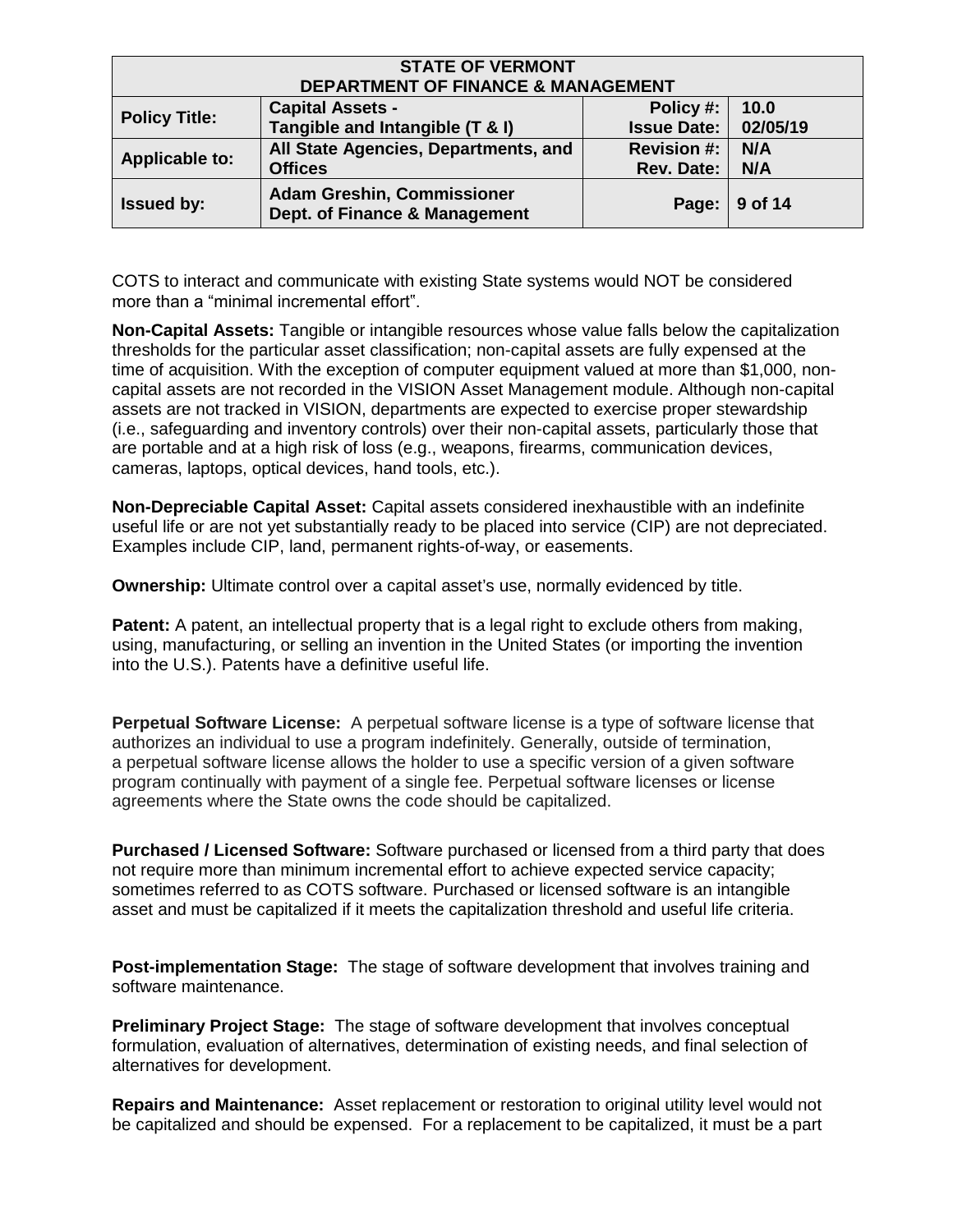| <b>STATE OF VERMONT</b><br><b>DEPARTMENT OF FINANCE &amp; MANAGEMENT</b>                                                                  |                                                        |                                         |            |  |
|-------------------------------------------------------------------------------------------------------------------------------------------|--------------------------------------------------------|-----------------------------------------|------------|--|
| 10.0<br><b>Capital Assets -</b><br>Policy #:<br><b>Policy Title:</b><br>Tangible and Intangible (T & I)<br><b>Issue Date:</b><br>02/05/19 |                                                        |                                         |            |  |
| <b>Applicable to:</b>                                                                                                                     | All State Agencies, Departments, and<br><b>Offices</b> | <b>Revision #:</b><br><b>Rev. Date:</b> | N/A<br>N/A |  |
| <b>Adam Greshin, Commissioner</b><br>Page:   10 of 14<br><b>Issued by:</b><br>Dept. of Finance & Management                               |                                                        |                                         |            |  |

of a major repair or rehabilitation project, which increases the value, and/or useful life of the building. A replacement may also be capitalized if the new item/part is of significantly improved quality and higher value compared to the old item/part such as replacement of an old shingle roof with a new fireproof tile roof.

**Right-of-Way:** Right of way is a strip of land occupied or intended to be occupied by (for example) a street, crosswalk, railroad, road, electric transmission line, oil or gas pipeline, water supply main, sanitary sewer, storm drain, or any other special use.

**Trackable Assets (Non-Capital Assets):** The State requires departments to track in the Asset Management Module all computer equipment with an acquisition cost of greater than \$1,000 but less than \$5,000. When the Profile ID for the Asset Types Hardware is entered with a cost below the capitalization threshold and greater than \$1,000, the asset will be tracked as a physical asset for tracking only.

**Trademark:** Trademark is an intellectual property that is a distinctive name, symbol, motto, or design that legally identifies an entity or its products and services. Trademarks have a definitive useful life.

**Useful Life:** Period of time over which a capital asset provides future economic benefit in performing the function for which it was purchased.

**Websites:** Website is a set of interconnected Webpages, usually including a homepage, generally located on the same server, and prepared and maintained as a collection of information by a person, group or organization.

**Working Papers:** Working papers, in terms of departmental tracking and reporting, working papers are an essential source document(s) to offer support for determining if an item is reportable and if so, the reporting costs, terms and life expectancy of assets. Working papers may include the original source(s) document of data for each item and amount, such as invoices; the purchase price of assets acquired, the acquisition value for donated assets; forms, contracts, leases and land records, especially for rights-of-way, easements and land use rights; payroll records for reporting on internally generated computer software; and any other documents that supports the valuation of the intangible asset. Upon review of the working papers, a department's accounting or capital asset manager can determine the quality of the work performed. Included in the working papers are schedules, analyses, transcriptions, memos and confirmation results related to the assets. These working papers serve as the basis of the work performed and supports a department's decisions in the asset's evaluation.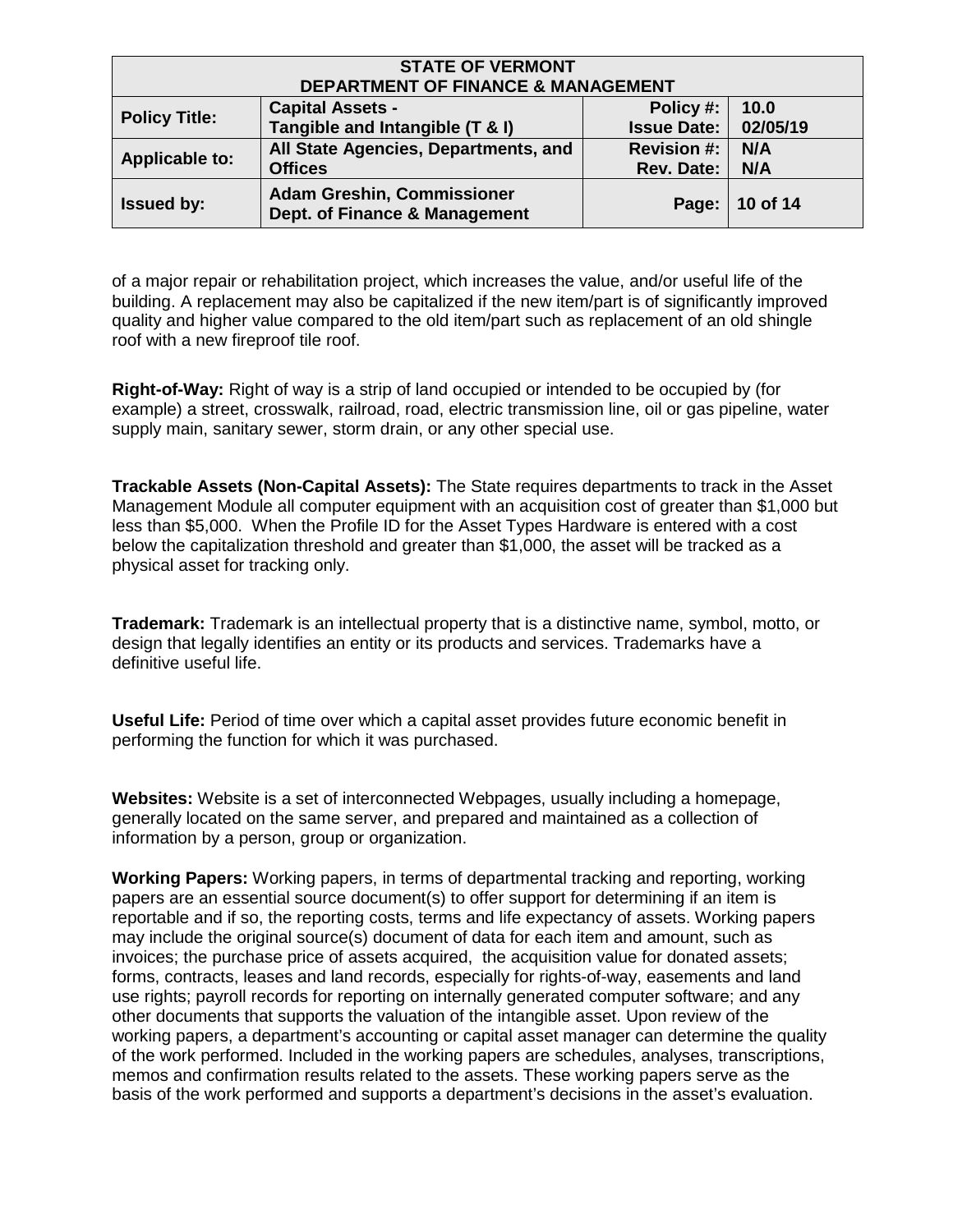| <b>STATE OF VERMONT</b><br><b>DEPARTMENT OF FINANCE &amp; MANAGEMENT</b>                                                                  |                                                        |                                         |            |  |
|-------------------------------------------------------------------------------------------------------------------------------------------|--------------------------------------------------------|-----------------------------------------|------------|--|
| <b>Capital Assets -</b><br>Policy #:<br>10.0<br><b>Policy Title:</b><br>Tangible and Intangible (T & I)<br>02/05/19<br><b>Issue Date:</b> |                                                        |                                         |            |  |
| <b>Applicable to:</b>                                                                                                                     | All State Agencies, Departments, and<br><b>Offices</b> | <b>Revision #:</b><br><b>Rev. Date:</b> | N/A<br>N/A |  |
| <b>Adam Greshin, Commissioner</b><br>Page:   11 of 14<br><b>Issued by:</b><br>Dept. of Finance & Management                               |                                                        |                                         |            |  |

**Works of Art and Historical Treasures:** Capitalized collections or individual items that are exhaustible, such as exhibits whose useful lives are diminished by display or educational or research applications, should be depreciated over their estimated useful lives. Depreciation is not required for collections or individual items that are inexhaustible.

As allowed under governmental accounting rules, the State can elect not to capitalize works of art and historical treasures that are collections or individual items that meet all of the following conditions:

- Held for public exhibition, education, or research in furtherance of public service, rather than financial gain
- **Protected, kept unencumbered, cared for, and preserved**
- **Subject to an organizational policy that requires the proceeds from sales of collection** items to be used to acquire other items for collections.

The State of Vermont has elected not to capitalize the majority of its works of art and historical treasures that meet the conditions listed above. For works of art and historical treasures that do not meet the conditions listed above, they should be capitalized at their historical cost or fair market value if donated.

### **E. Asset Responsibilities:**

### **Department of Finance and Management Responsibilities – Asset Overview:**

The Financial Operations Division of the Department of Finance & Management will maintain the VISION Asset Management module with technical assistance from the Agency of Digital Services (ADS) ERP Group. These responsibilities include:

- Nightly processing of interface from the Accounts Payable module to the Asset Management module.
- Nightly processing and journal generation of transactions.
- **Monthly depreciation processing.**
- **Month-end period closing.**
- **Fiscal year-end closing.**

### **Department Responsibilities – Asset Overview:**

Departments' primary responsibilities for effective management of assets include:

- Exercise proper [Stewardship](#page-11-0) over assets under its control.
- Comply with State contracting and purchasing policies for the acquisition of capital assets.
- **Record and maintain costs directly attributable to the construction or development of** assets.
- Tag asset acquisitions with a unique department identifier, when appropriate.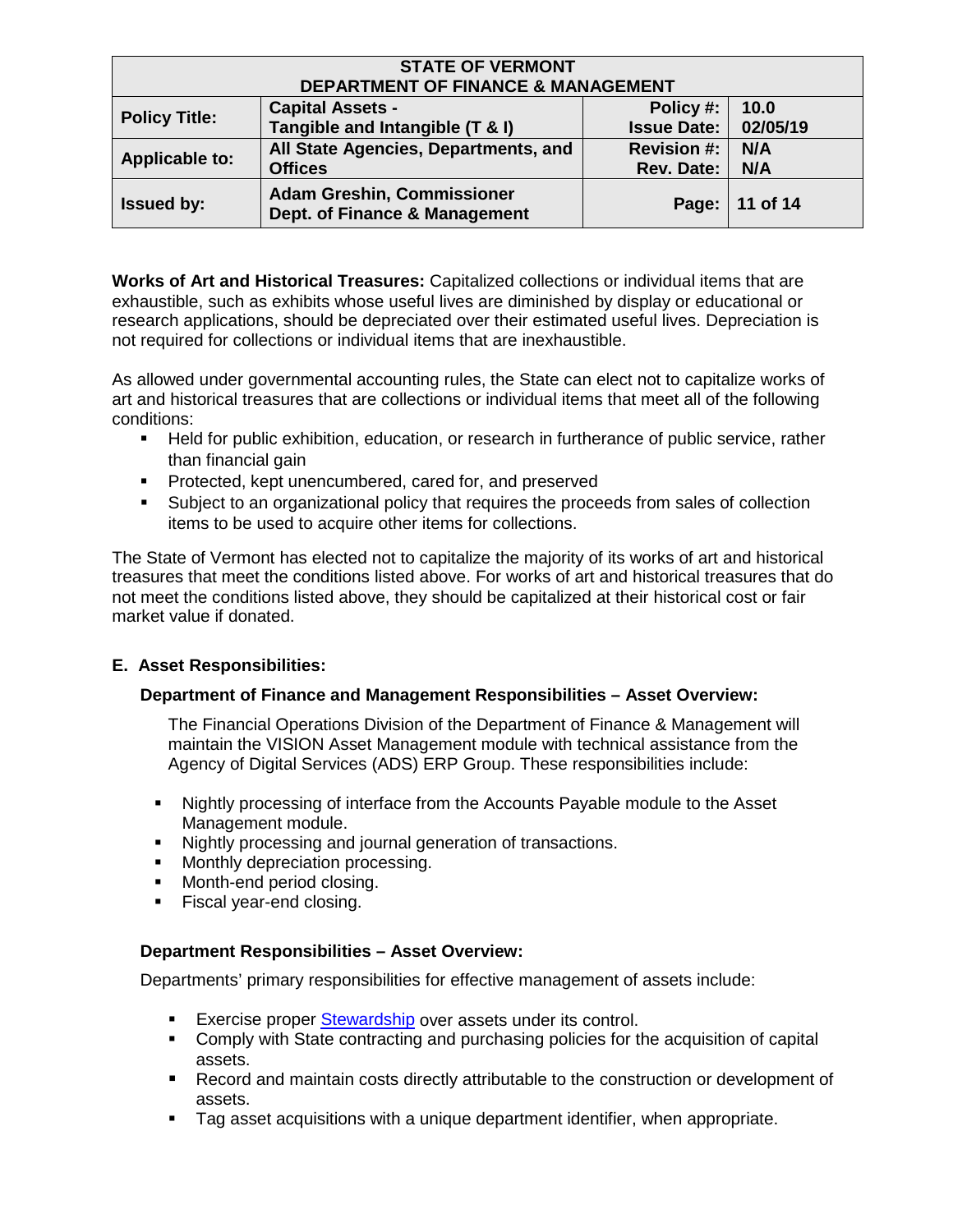| <b>STATE OF VERMONT</b><br><b>DEPARTMENT OF FINANCE &amp; MANAGEMENT</b> |                                                                    |                    |          |  |
|--------------------------------------------------------------------------|--------------------------------------------------------------------|--------------------|----------|--|
| <b>Policy Title:</b>                                                     | <b>Capital Assets -</b>                                            | Policy #:          | 10.0     |  |
|                                                                          | Tangible and Intangible (T & I)                                    | <b>Issue Date:</b> | 02/05/19 |  |
| <b>Applicable to:</b>                                                    | All State Agencies, Departments, and                               | <b>Revision #:</b> | N/A      |  |
|                                                                          | <b>Offices</b>                                                     | <b>Rev. Date:</b>  | N/A      |  |
| <b>Issued by:</b>                                                        | <b>Adam Greshin, Commissioner</b><br>Dept. of Finance & Management |                    | 12 of 14 |  |

- **Conduct a physical inventory at least annually, verifying the existence and condition** of all assets, and reconcile to the VISION Asset Management module.
- **Comply with State policies for the disposal of assets.**
- Record and maintain capital asset acquisitions and disposals in the VISION Asset Management module per procedures and timelines established in #1: Asset [Management Procedures.](https://finance.vermont.gov/policies-and-procedures/vision-procedures)

# <span id="page-11-0"></span>**F. Stewardship:**

Departments are responsible for exercising proper stewardship over assets. Stewardship involves basic safeguarding and physical security, compliance with state and federal record keeping requirements, keeping assets in good working condition, and using them safely and properly. Departments are advised to contact the Dept. of Buildings & General Services' Office [of Risk Management](http://aoa.vermont.gov/secretary/divisions/risk) for insurance information and coverage.

# **G. Thresholds Tangible & Intangible:**

The State of Vermont's capitalization thresholds, based on acquisition cost and estimated useful life, are listed below for each asset classifications. These thresholds must be recorded and maintained in the VISION Asset Management module.

| <b>Asset Classification</b>                   | <b>Minimum</b><br><b>Acquisition</b><br>Cost | Useful Life           | <b>Depreciable</b>                      | <b>Examples / Comments</b>                                                                                                     |
|-----------------------------------------------|----------------------------------------------|-----------------------|-----------------------------------------|--------------------------------------------------------------------------------------------------------------------------------|
| Capital Asset *                               | \$5,000                                      | $=$ >2 Year           | <b>YES</b>                              | e.g., equipment, machinery,<br>vehicles                                                                                        |
| <b>Buildings</b>                              | \$5,000                                      | $=$ >2 Year           | <b>YES</b>                              | e.g., permanent structures, (not<br>ancillary to an infrastructure asset)                                                      |
| Land                                          | No.<br>Minimum                               | No.<br><b>Minimum</b> | NO.                                     | Must be separately valued and<br>recorded from buildings                                                                       |
| Easements, Right-of-<br>Ways, Land Use Rights | No.<br>Minimum                               | No.<br><b>Minimum</b> | NO.<br>[If permanent]<br>otherwise YESI | Record separately from associated<br>asset; except land use rights on<br>state-owned land should not be<br>separately recorded |
| Infrastructure                                | \$250,000                                    | $=$ >3 Year           | <b>YES</b>                              | e.g., roads, bridges, sidewalks,<br>dams, airports, and ancillary<br>structures.                                               |
| Art & Museum<br>Collections                   | \$5,000                                      | No.<br>Minimum        | NO.                                     | See Definition under Works of Art.                                                                                             |
| Intellectual Property                         | \$5,000                                      | No.<br>Minimum        | <b>YES</b><br>[Generally]               | e.g., trademarks, copyrights,<br>patents.                                                                                      |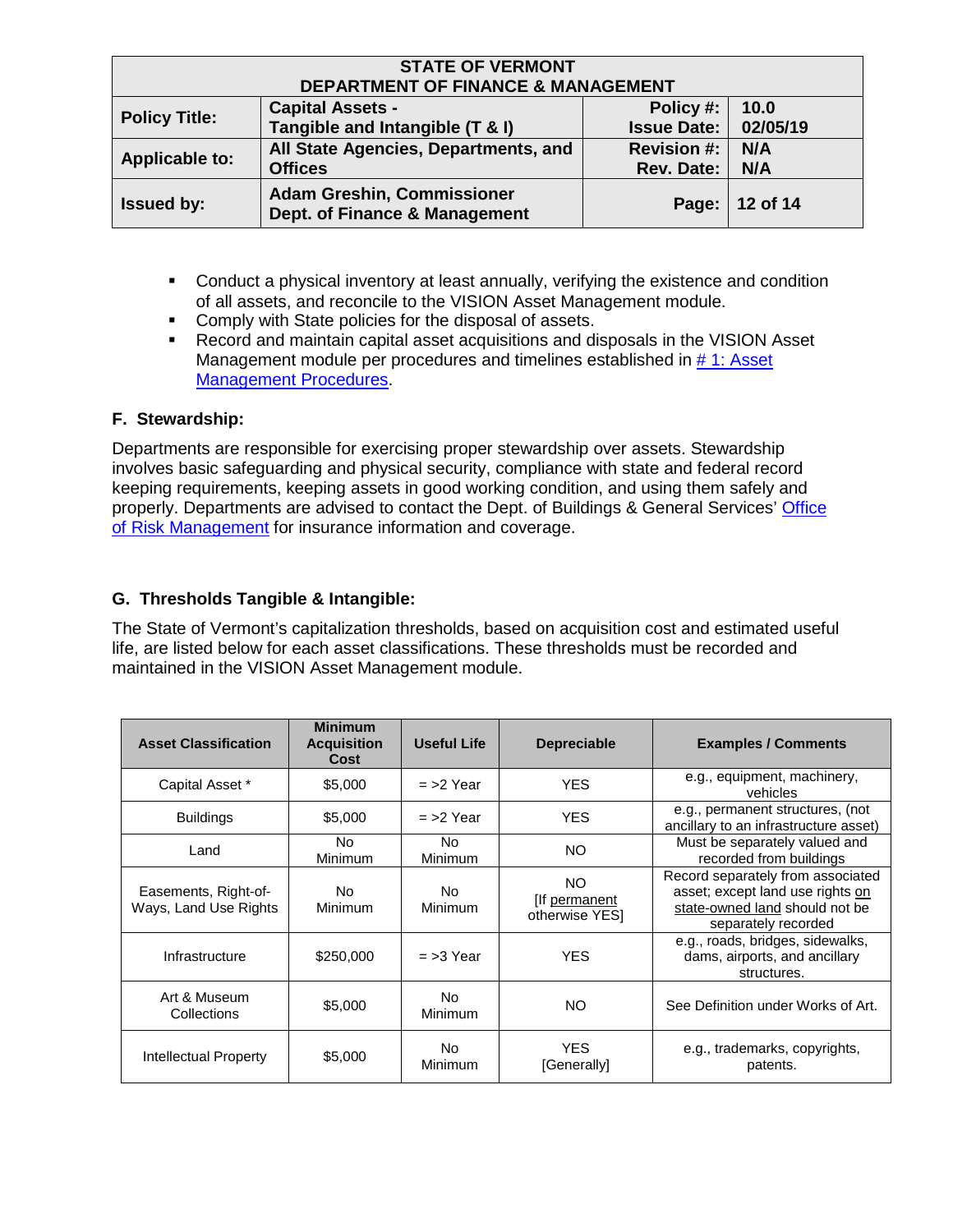| <b>STATE OF VERMONT</b><br><b>DEPARTMENT OF FINANCE &amp; MANAGEMENT</b> |                                                                    |                    |          |
|--------------------------------------------------------------------------|--------------------------------------------------------------------|--------------------|----------|
| <b>Policy Title:</b>                                                     | <b>Capital Assets -</b>                                            | Policy #:          | 10.0     |
|                                                                          | Tangible and Intangible (T & I)                                    | <b>Issue Date:</b> | 02/05/19 |
| <b>Applicable to:</b>                                                    | All State Agencies, Departments, and                               | <b>Revision #:</b> | N/A      |
|                                                                          | <b>Offices</b>                                                     | <b>Rev. Date:</b>  | N/A      |
| <b>Issued by:</b>                                                        | <b>Adam Greshin, Commissioner</b><br>Dept. of Finance & Management |                    | 13 of 14 |

| <b>Asset Classification</b>                                 | <b>Minimum</b><br><b>Acquisition</b><br><b>Cost</b>  | <b>Useful Life</b>   | <b>Depreciable</b>                                      | <b>Examples / Comments</b>                                                                                                                                          |  |
|-------------------------------------------------------------|------------------------------------------------------|----------------------|---------------------------------------------------------|---------------------------------------------------------------------------------------------------------------------------------------------------------------------|--|
| <b>Internally Generated</b><br><b>Intellectual Property</b> | \$150,000                                            | $=$ > 2 Year         | <b>YES</b>                                              | e.g., trademarks, copyrights,<br>patents, etc. Cost includes in house<br>payroll and fringe benefits expense<br>for State personnel's time devoted<br>to a project. |  |
| Internally Generated<br>Computer Software and<br>Websites   | \$500,000                                            | $=$ > 2 Year         | <b>YES</b>                                              | Internally Generated/Developed<br>Software. Cost includes in house<br>payroll and fringe benefits expense<br>for State personnel's time devoted<br>to a project.    |  |
| <b>Purchased Computer</b><br>Software and Websites          | \$50,000                                             | $=$ >2 Year          | <b>YES</b>                                              | Purchased commercial off-the-shelf<br>software (COTS), and perpetual<br>software licenses                                                                           |  |
| Leasehold<br>Improvements                                   | \$5,000                                              | $=$ >2 Year          | YES#                                                    | Improvements made to leased<br>property, e.g. retrofitting a leased<br>office building for a State Agency to<br>move into.                                          |  |
| Improvements-<br>Non-infrastructure                         | \$5,000                                              | $=$ >2 Year          | YES#                                                    | Depending on circumstances<br>improvements may be separately<br>recorded or added to the existing                                                                   |  |
| <b>Building</b><br>Improvements                             | \$5,000                                              | $=$ >2 Year          | YES#                                                    |                                                                                                                                                                     |  |
| Improvements -<br>Infrastructure                            | \$250,000                                            | $=$ >3 Year          | <b>YES</b>                                              | capital asset.                                                                                                                                                      |  |
| <b>Construction in Process</b><br>$(CIP)$ **                | Refer to type of asset<br>classification             |                      | <b>NO</b>                                               | Cost of development or<br>construction of tangible or<br>intangible capital asset before it is<br>placed into service.                                              |  |
| Capital Lease                                               | Refer to DEFINITION section for qualifying criteria. |                      |                                                         |                                                                                                                                                                     |  |
| <b>Computer Equipment</b><br>(expensed)                     | \$1,000 but less<br>than \$5,000                     | <b>No</b><br>Minimum | NO.<br><b>IRecord in VISION as</b><br>a physical asset] | Computer equipment over \$5,000<br>falls under the general "Capital<br>Asset" classification.                                                                       |  |

\* General category for all capital assets not otherwise specified.

# Combined on the Capital Asset Flowchart:

\*\* CIP costs, at a minimum, must be maintained on the ACCRL ADJ Ledger in VISION.

Those intangible assets which have no legal, contractual, regulatory, technological, or other factors limiting their useful life should be considered to have an indefinite useful life. A permanent right-of-way easement, for example, should be considered to have an indefinite useful life. An intangible asset with indefinite useful life should not be amortized unless its useful life is subsequently determined to no longer be indefinite due to a change in circumstances. Intangible assets with an indefinite useful life (e.g. permanent right-of-way